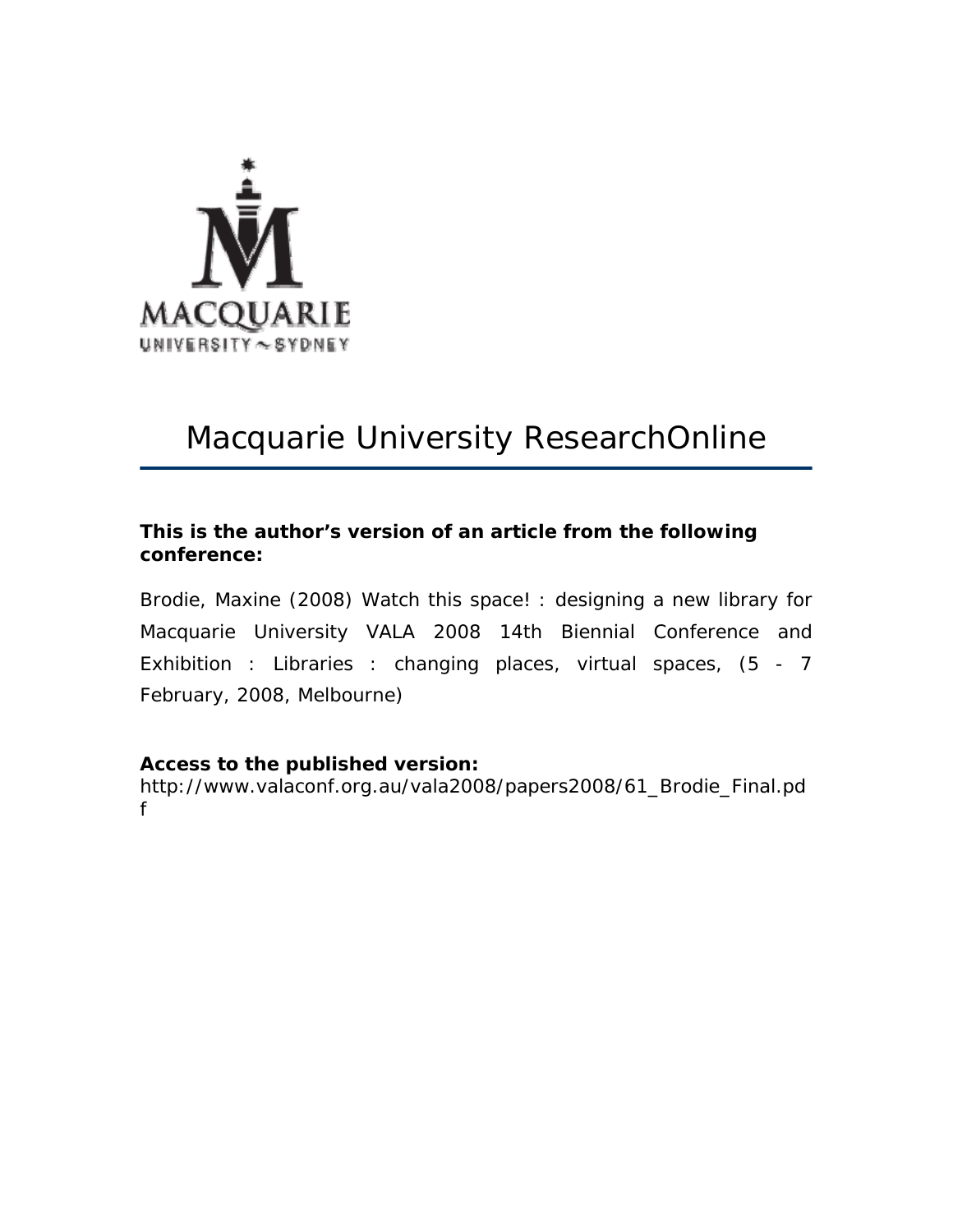# **Watch this Space! Designing a New Library for Macquarie University**

Maxine Brodie University Librarian Macquarie University maxine.brodie@library.mq.edu.au

#### *Abstract:*

*Macquarie University is implementing a number of inter-related long-term strategies to deliver a new-generation library service that is client-centric rather than librarycentric. In response to changing client expectations and to our University's new strategy, we are making significant changes to service delivery, by redefining staff roles and our organisational structure, and by rebuilding our physical and electronic presence. This paper, one of a series, focuses on changes to the Library's physical presence, and provides the background to the decision to construct a new clientcentred library building that reaffirms the Library's centrality to research and learning. This paper provides a high-level overview of the key design concepts and the design process, including the utilisation of automated storage technologies to maximise the space available for clients.*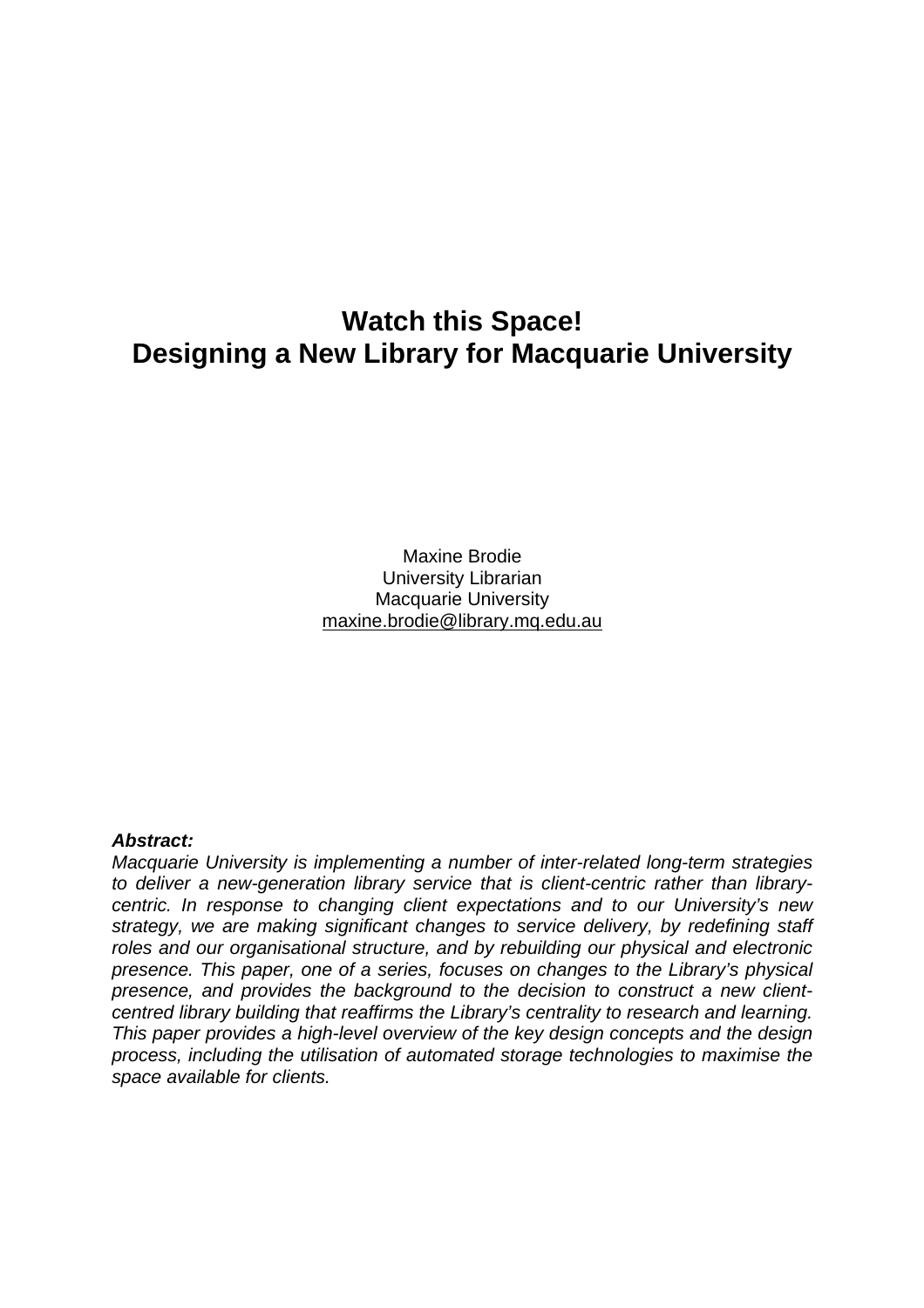# **Background, 1967-2005**

Macquarie University was founded in 1964 as a second-generation Australian university with a focus on conducting interdisciplinary research and teaching in the sciences, social sciences and humanities. In 1967, Macquarie University opened Stage 1 of its Library right in the centre of the campus to symbolise the centrality of library and information services to research and learning. Our first Vice-Chancellor, Professor Alex Mitchell, was committed to the "unity of knowledge" as the basis for interdisciplinary research and teaching at Macquarie. Not only did he ensure that the Library was built in the centre of the campus, but also that the University's governing principles permitted no branch or separate subject libraries to be created. With the strong support of subsequent Vice-Chancellors, the Library has been able to remain essentially a single main Library on a single physical campus for the last forty years.

The University has changed in both size and character during that time. At the end of 1967, Macquarie had 1,200 enrolled students, in 1977 there were 10,346, in 1987 10,883, in 1997 18,902 students and in 2007 we have more than 31,000 enrolled students. Much of the expansion in the last ten years has been in postgraduate studies and in international on-campus students - one-third of our enrolled students are postgraduates and one-third are from countries other than Australia. The rapid expansion in student numbers has placed a lot of pressure on Library facilities. The Library was originally designed to be built in five stages to accommodate growth and changing needs. Stages 1-4 were built between 1967 and 1975, creating a gross area of 20,000 square metres (approximately 13,500 square metres occupied by the Library and the balance by the Centre for Flexible Learning). Plans to extend and refurbish the Library in Stage 5 began as early as 1987, but did not eventuate in the financial climate of the early 1990s. The proposed extension was to complete the original design by adding around 5,000 square metres of space. The challenge, as is always the case in universities, was to find the funding required to build the extension and to update the core electrical and mechanical systems in the building.

In 1967, there were no personal computers and very few online journals. Over the last forty years, the Library has also radically changed the way it delivers resources and services. The Library has 124 full-time equivalent (FTE) staff and an annual budget of \$16 million. Two thirds of our annual acquisitions budget is spent on electronic resources. We currently provide access to 1.8 million physical items, 50,000 subscription electronic journals 30,000 open access journals and 22,500 eBooks. This transformation, initiated by Neil McLean as University Librarian, has taken place in less than ten years – in 1999, we provided access to 2,500 electronic journals and no eBooks. The Library is open 82 hours a week during semester and receives 5,500 physical visits and 5,500 website visits each day of the year – so half of our business is now electronic, with the resources supported by services such as Ask a Librarian. The Library is also home to the Lachlan Macquarie Room, the *Lachlan and Elizabeth Macquarie Archive* and several special collections.

In 2000, an award winning co-generation plant was constructed as an extension to the lowest level of the Library on its northwest corner to assist in power generation and management for the central part of the campus and as part of the University's growing commitment to sustainable operations. This plant is now also used to heat the swimming pools recently opened in the Gymnasium complex. Completion of the co-generation plant revitalised discussions about the Library Project in 2001/02, as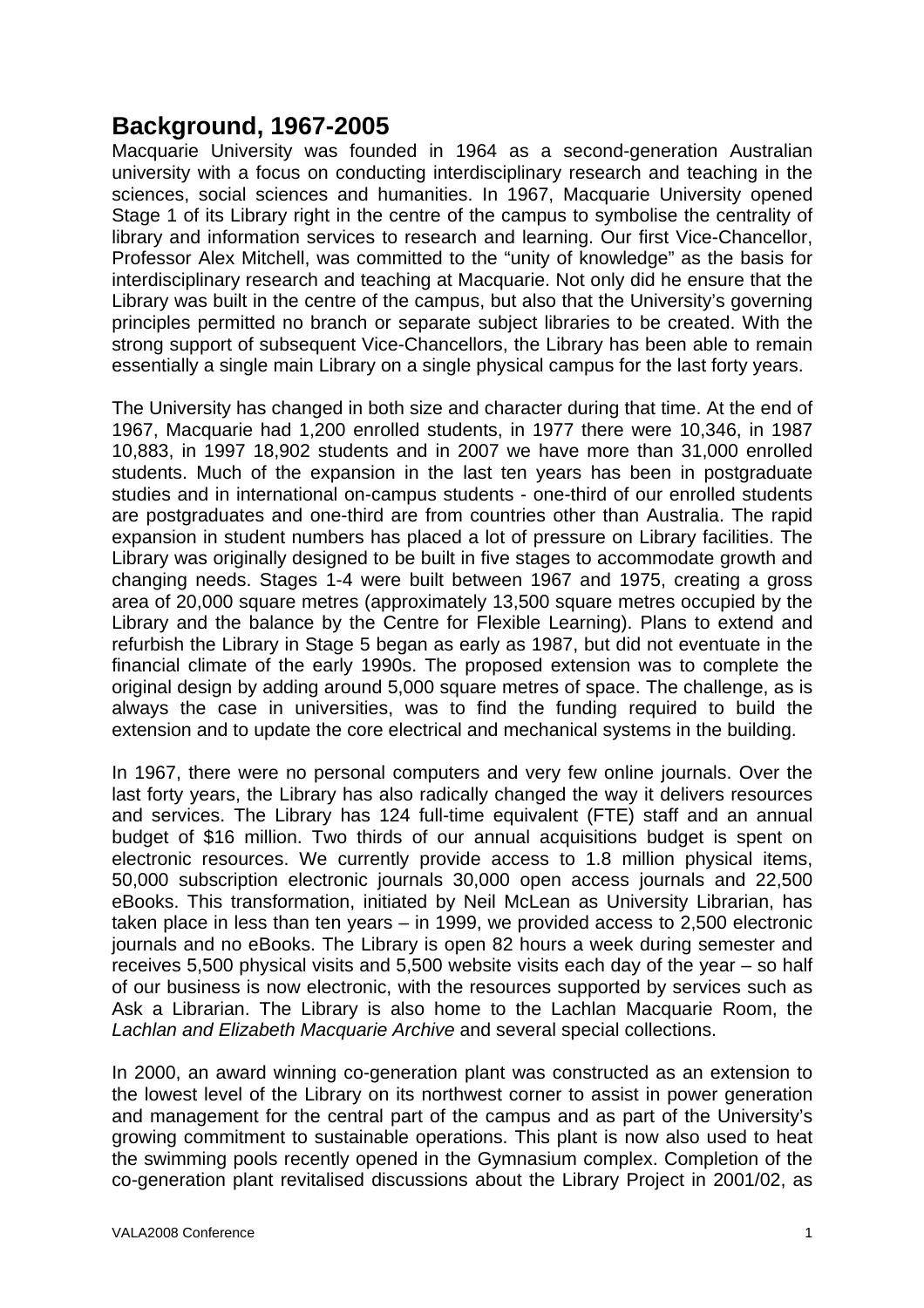maximum value could be gained from this plant if the Library building reached its intended size. By this time Penny Carnaby, now the National Librarian in New Zealand, was the University Librarian at Macquarie and I joined as her Deputy at the end of May 2002. Penny was keen to explore the nature of the "next generation" academic library, particularly in relation to the emerging concepts of the "learning commons" rather than the "information commons". In September 2002, the University Council approved the inclusion of \$32 million in the University's Capital Plan for refurbishment and extension of the Library. Penny encouraged Library and University staff to consider a broader brief than just "library business as usual". Using her first hand experience of "next generation" developments in New Zealand, Penny led a study tour for senior University staff, including the Vice-Chancellor and the Chair of Library Committee, to visit the new Information Services Building at the University of Otago and the new Library at Christchurch Polytechnic. In 2003, discussions began on the nature of a "learning commons" at Macquarie, but by then Penny had taken up her new role in New Zealand and I had been appointed as University Librarian in February 2003.

Two alternative building concepts were explored between the end of 2002 and 2004, with extensive research into developments in Australia and overseas. The first was based on an expanded "learning commons" concept, which required provision of accommodation for a number of other organisational units. This alternative proved unworkable on the site and was never fully costed. The second was proposed by specialist planners, MoveCorp, and was based on the most effective storage of the print collections and the minimisation of collection moves during construction and refurbishment. We had worked with MoveCorp during 2003/4 to develop a Facilities Master Plan for the Library. This plan included a "steady state" model for the collection and appropriate standards for its storage and management. This second alternative was costed at \$40 million to build an additional, linked 10,000 square metres to the west of the existing building and \$30-35 million to refurbish the existing building, thus providing a total gross area of almost 30,000 square metres. The need to double the size of the proposed extension arose from changes to the Building Code of Australia (BCA). The original 5,000 square metres would have allowed us to respace and rehouse our physical collections to meet the BCA, or to create additional seating space for students, but not both. The proposed 10,000 square metre extension would have allowed us to meet the BCA for the collection and increase our seating from 1,100 to 2,000 – but not to 3,000, which was the number of seats required to meet the expansion of student numbers projected over the next forty years in the *Campus Redevelopment Plan 2004*. This option essentially meant adding a freestanding but connected "bookstack" to the western end of the existing Library. The concept was considered too expensive, difficult to manage and difficult to market to the Macquarie community because of the perceived focus on building a "bookstack", when the focus was shifting to electronic resources.

During 2005 we continued to look at overseas developments, particularly those focusing on learning styles and the learning space requirements of the "net generation" (Oblinger, 2003). However, the situation with the mechanical and electrical services in the building was becoming increasingly critical. This led to one last attempt to propose a "survival" strategy to the Building & Grounds Committee of University Council on 9 February 2006. This proposal returned to the original Stage 5 extension concept, but with a full refurbishment of the existing building, as required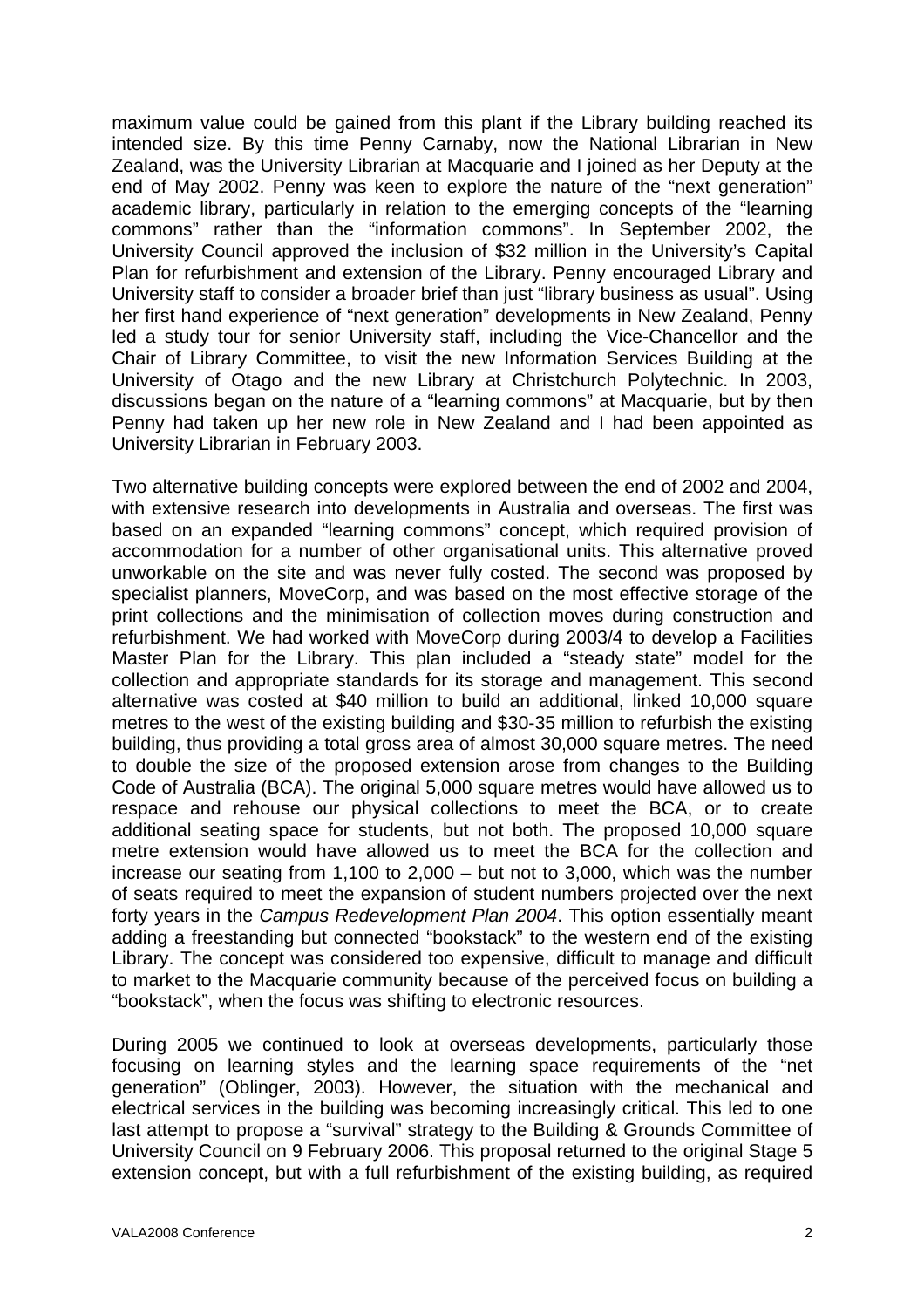under the BCA. This was costed at \$26 million for the extension and \$38.2 million for the refurbishment. The design was a compromise solution providing 1,500 seats and a tight fit for the collections. The Council Committee meeting was the last as Vice-Chancellor for Professor Di Yerbury and the first for incoming Vice-Chancellor, Steven Schwartz. The proposal was not approved at this meeting so that the incoming Vice-Chancellor would have some time to assess the University's capital projects and plans in the light of his overall review and recommendations to Council on the University's new strategic goals.

## **Strategic Reframing, 2006**

An overview of the University's new strategic focus can be found in *Macquarie@50* (Schwartz, 2006). By 2014, our goal is to be among the top eight research universities in Australia and the top 200 in the world. The University is identifying existing and emerging concentrations of research excellence to focus effort and improve performance. There is also a focus on achieving excellence in teaching because of the strong links between research and teaching outcomes.

The Library has reframed its own strategy to meet these goals. Our vision is to be a world leader in the provision of information services to the University community. To realise this vision we need to deliver a new generation library service that is clientcentric rather than library-centric Our *Strategic Plan 2007-09* (Macquarie University Library, 2006) indicates how we will review and develop the resources and services needed to achieve excellence in research and teaching over the next three years. We have already described how we are making significant changes to service delivery by redefining staff roles and our organisational structure (Brodie and Martinelli, 2007). Our task now is to rebuild both our physical and electronic presence for the future*.*

Our new Vice-Chancellor could not see the wisdom of renovating and extending a building that would still not meet our needs. His challenge to me was: "Find a way to build us a new Library for about the same cost as renovating and extending the old one!" To be client-centric meant finding a solution that would move the focus of the Library Project away from the physical collections and on to the provision of effective learning spaces. Our research showed there *was* an answer – the use of costeffective, on-site high-density storage for 80% of our physical collections. We already knew that just 20% of the collection satisfied 80% of the loans – this was mostly material on reading lists in high demand by students. Our choices to maximise space for clients in the new Library were: to weed the collection severely to reduce its size, to relegate a large proportion of the collection to offsite storage, or to utilise highdensity, onsite storage. A number of libraries in the US, Japan and Europe now use automated storage and retrieval systems (ASRS) that can store material in about one seventh of the floor space occupied by open access shelving. In July 2006, we visited a number of sites in the US to see such systems in operation. The cost effectiveness of these systems, both in installation and ongoing maintenance costs, was clear. This enabled us to plan for a building of around 16,500 square metres that could provide working space for up to 3,000 students, 150 staff and house the print collection for the next forty years, using a mixture of open access shelving and the ASRS.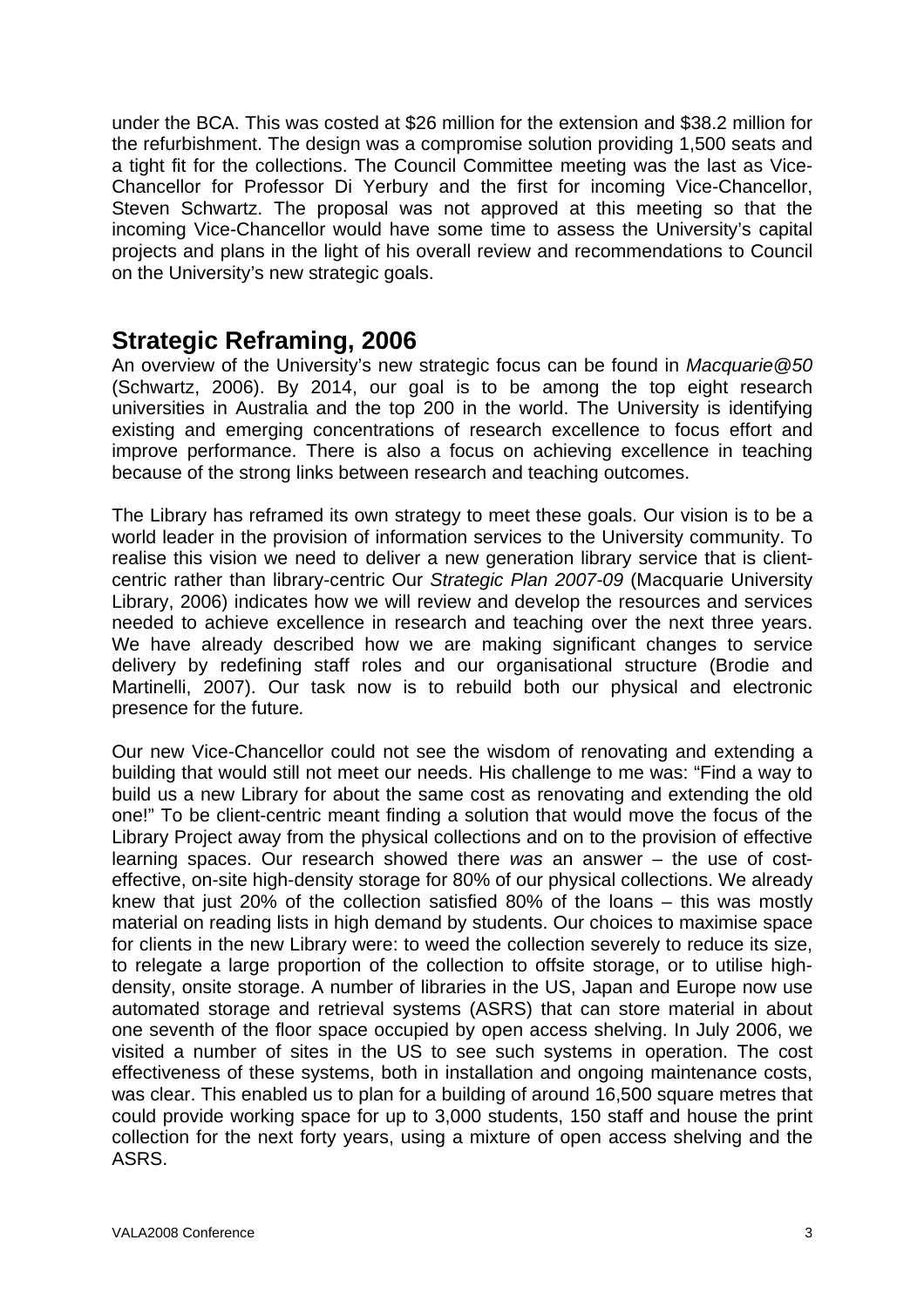In August 2006, as a result of this work, the University Council approved a project budget of \$70 million (excluding GST) and a site to build a new, state-of-the art learning and research centre to replace the existing Library. This new learning and research centre is being designed to meet the needs of researchers and learners for the future and will incorporate an ASRS. It will be located in the central academic precinct, just south of the Library's current location, and is planned to open early in 2010. This project recognises the ongoing importance of the Library to the development and success of the University. As well as providing a cost-effective solution this project has also meant we have successfully answered one major question asked on University campuses around the world: "Why do we need a library when we have Google?"

## **Planning and Design, 2007**

At the August 2006 meeting, University Council also recommended that a number of Australian architectural firms with experience in the design of educational and library buildings be invited to submit designs in a limited competitive design process. CRI Australia Pty. Ltd. was appointed to oversee the Library Building Project, beginning with the conduct of this competitive design process. Early in 2007, a Project Control Group (PCG) was established with members from the Library, the Office of Facilities Management and the Project Managers. One of the first tasks of the PCG was to finalise a Design Brief and to identify architectural firms with the appropriate experience. Invitations were sent to nine leading Australian architectural firms to submit an expression of interest to participate in a limited competitive design process for the Library Building Project. Eight submissions were received, with two of the invitees collaborating in their submission. Five groups were selected on the basis of their submissions to participate in the competitive design process: Ashton Raggatt McDougall, Bligh Voller Nield, Francis-Jones Morehen Thorp, John Wardle Architects / Wilson Architects and Jones Coulter Young.

The final Design Brief was completed and issued to the competition participants on 23 April 2007. This contained detailed information about the site and its relationship to the University's *Campus Redevelopment Plan 2004*, the requirements for submission of a concept design, the selection criteria and the Key Design Principles and an accommodation brief. The Key Design Principles are provided in Appendix 1. The architects were asked to approach the project with a fresh eye and to consider three equally important and related concepts: the Library in its Environment (urban design and sustainability); the Library and People (light, connection, a range of learning spaces); and the Library and Technology (for collection storage and access as well as electronic resources and services).

Two briefing sessions were conducted for the submitting architects during May to clarify the contents of the Design Brief and five concept designs were submitted by 24 May 2007. On 31 May 2007, the nine-member selection panel, consisting of senior staff of the University, a member of Council, two students and an independent adviser, met to evaluate the concept designs submitted. Members of the panel agreed that it was one of the most remarkable working days they had ever spent, watching and listening to highly creative and talented architects turn our words into very different and exciting concept designs for a new Library.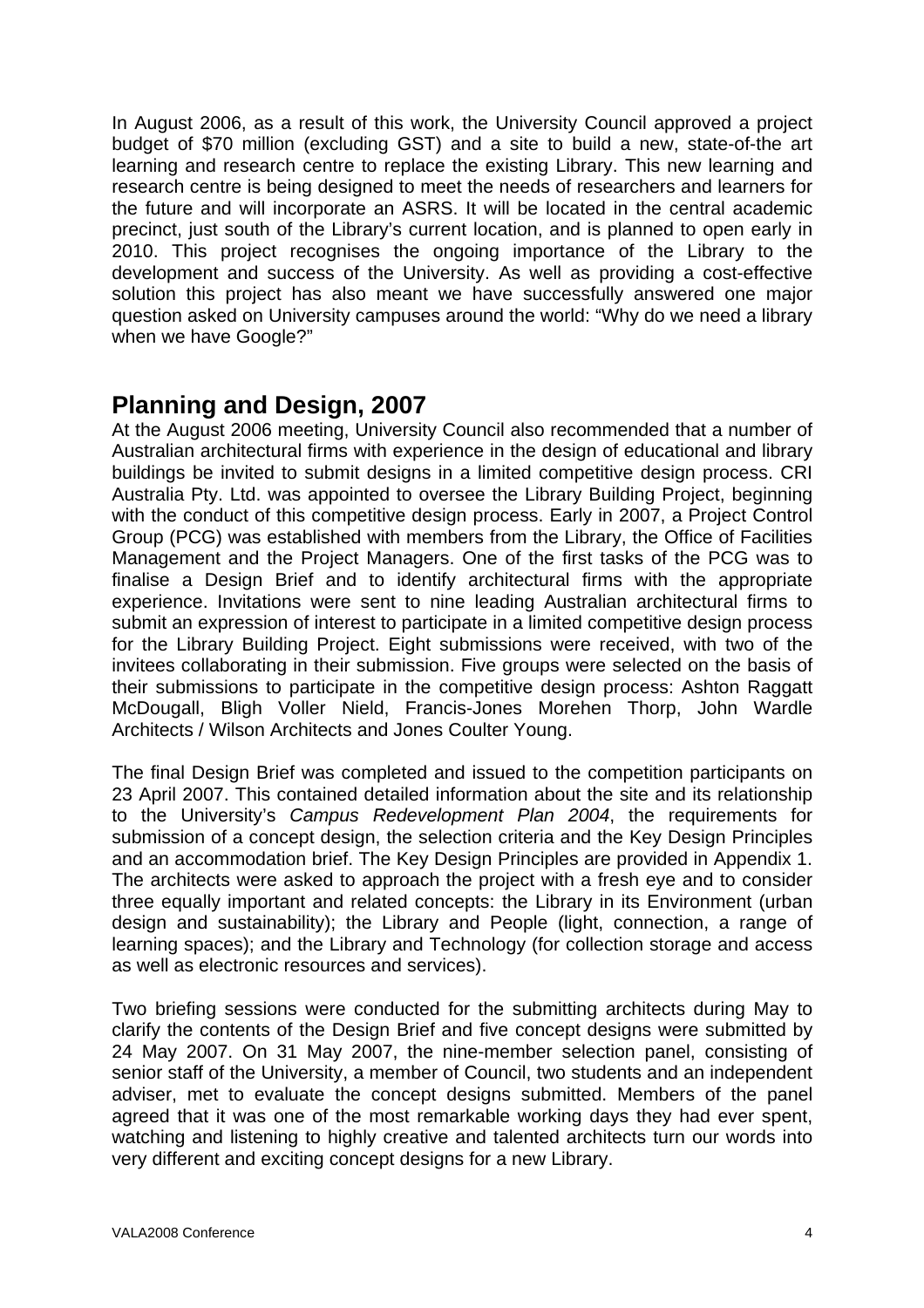The panel determined that Francis-Jones Morehen Thorp (fjmt) should be awarded the architectural commission for the Library Building Project on the basis of their submission and presentation. In the panel's view fjmt's submission demonstrated a superior response in relation to the criteria for assessment provided in the competitive design process brief and proposed an elegant and timeless design concept that responded to the symbolic objectives for a "new beginning" at Macquarie.

### **Automated Storage and Retrieval System (ASRS)**

Macquarie University will be the first in Australia to install an ASRS for library use. The ASRS consists of an environmentally controlled vault with metal bins stored on high industrial racking either side of aisles, with each aisle served by a robotic crane. This innovative technology, adapted from the automotive industry's application for warehousing and retrieving small components, allows higher density storage resulting in a significantly smaller footprint, and therefore, a more affordable project cost. As noted above we intend to store around 80% of our physical collections in the ASRS and 20% on open access shelves. The Library catalogue will indicate which items are in the ASRS and allow clients to request these items to be collected from a service desk. The item identifier is passed from the Library catalogue to the ASRS inventory system. This inventory system then directs the appropriate robotic crane to retrieve and deliver the bin containing the item to Library staff, who then select the item from the bin and transfer it ready for pick up at the service desk. The retrieval process takes just a few minutes.

There is evidence from other libraries that using the ASRS will actually help us to increase the use of our print collection over time by making access to it more convenient. Academic librarians are familiar with the "missing book" problem – items can be missing because the client does not know how to find them, a client has hidden them, or they are shelved in the wrong place. Use of an ASRS linked to the Library catalogue solves these problems. Use of the ASRS can also be more convenient; for example, a client can make a request for an item to be retrieved from the ASRS from their office or home computer before they come into the Library.

The major reservation clients have about these systems is that it makes browsing much more difficult. However, large open access collections are not easy or comfortable to browse either, and time is becoming a scarce commodity for academic staff and students. We are exploring a variety of ways to augment the online descriptions of books and journals to maximise their visibility and use in both electronic and print formats. In consultation with academic staff, we will also help to mitigate this problem through appropriate choice of the 500,000 items to be placed in the open shelves.

Our ASRS will be housed in a 1,000 square metre vault over four levels and provide storage for 1.8 million items in approximately 18,000 bins. The components of the ASRS itself will cost not much more than the cost of new library shelving in conventional built space and will be an important contributor to our aim to create an environmentally sustainable design for the building.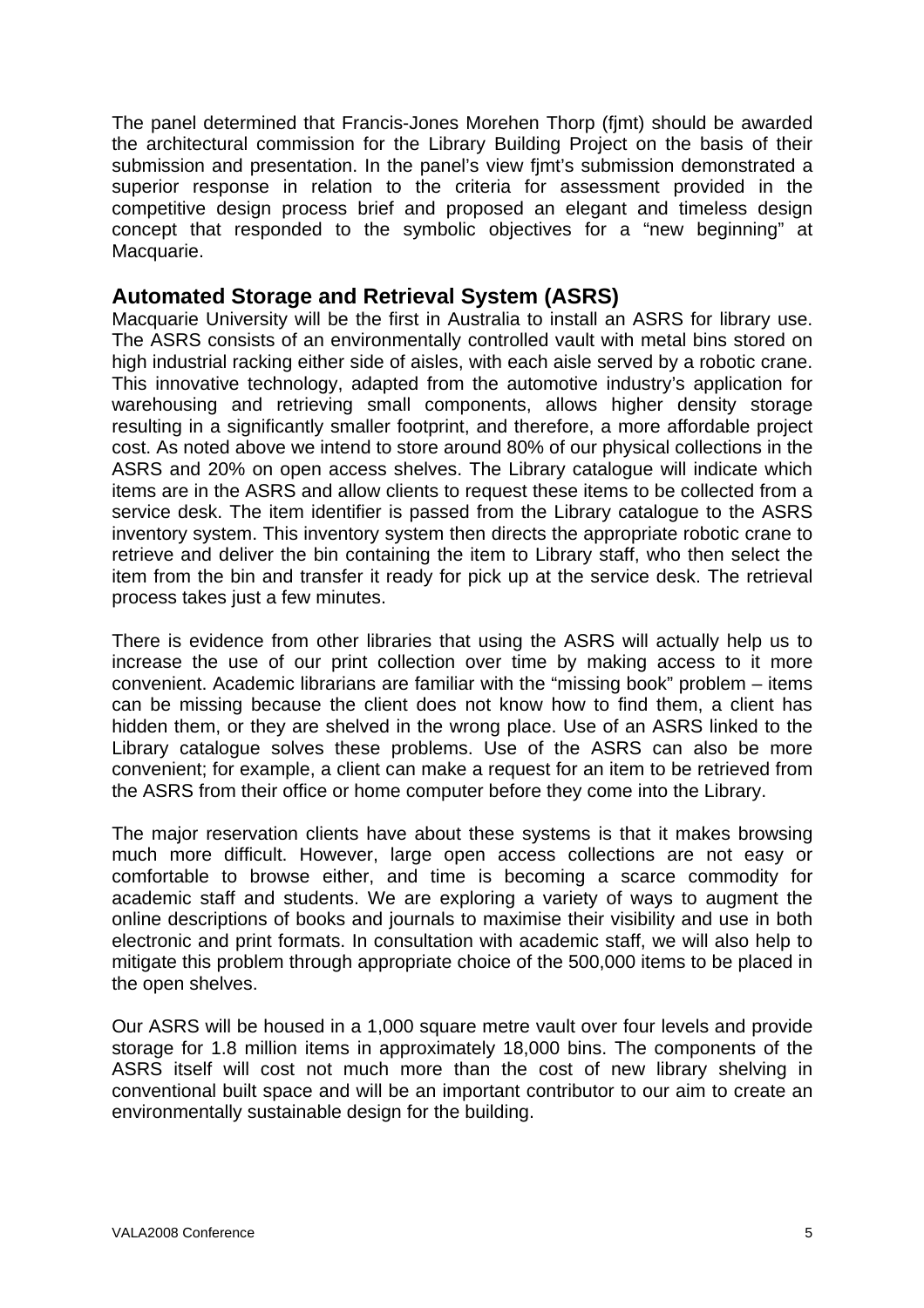## **Environmentally Sustainable Design**

One of our Key Design Principles is an "environmentally sustainable design with low maintenance costs and durable finishes". We are exploring different ways to establish our achievement of this goal in the Project. One possible method is the new Green Star – Education PILOT rating tool. The Green Building Council of Australia suggests that a green building:

- is designed to minimise the total environmental impact of its materials, construction, operation and deconstruction while maximising opportunities for indoor environmental quality and performance.
- is constructed and operated in ways that enhance its impact on the environment and on the building occupants
- will save money, reduce waste, increase worker productivity and create healthier environments for people to live and work (Green Building Council of Australia, 2007)

A Green Star rating reflects how well a building delivers on these goals.

# **New Library, 2010**

## **Communication and Consultation**

We have begun work on a comprehensive Communications and Consultation Plan for the duration of the Project. Several presentations on the Project have already been made to University Council, Academic Senate, Library Committee, Library Friends Foundation Board, academic staff and Library staff. A Project website has been established at www.library.mq.edu.au/about/newlibrary2010 and the Plan will cover the three main phases of the Project: design (2007/08), construction (2008/09) and relocation (2010). During the detailed design phase we intend to conduct extensive community consultation with both internal and external stakeholders, including Library staff, and the staff and students of the University. Library staff have already become involved in the Project by creating their visions for their new Library in a staff competition. Staff have also been actively participating in a staff blog to capture important and creative ideas and input into how the new library should look, feel and operate.

We were also keen for feedback from The University's School Partners, whose Year 10 students will make up some of Macquarie's undergraduate intake in 2010. We have recently completed a "Create your Vision for the 21st Century Library" competition for Year 10 students, who were invited to "Create their Library" incorporating the Key Design Principles of the new Library and addressing at least one of the three important components of the design – the Library in its Environment, the Library and People and the Library and Technology. The winning entries can be found on the Project website. The individual winners received an iPod Nano (sponsored by RefWorks) and the school received a Library access package tailored to their needs.

Inspired by the work undertaken by Susan Gibbons and her team at the University of Rochester (Gibbons, 2007) we have engaged two Sociology 300 students as interns this semester to investigate and recommend effective strategies for involving students in the detailed design of learning spaces in the new Library. In 2008, we will begin a "Library Stories" project to capture the 40-year history of the Library in the current building.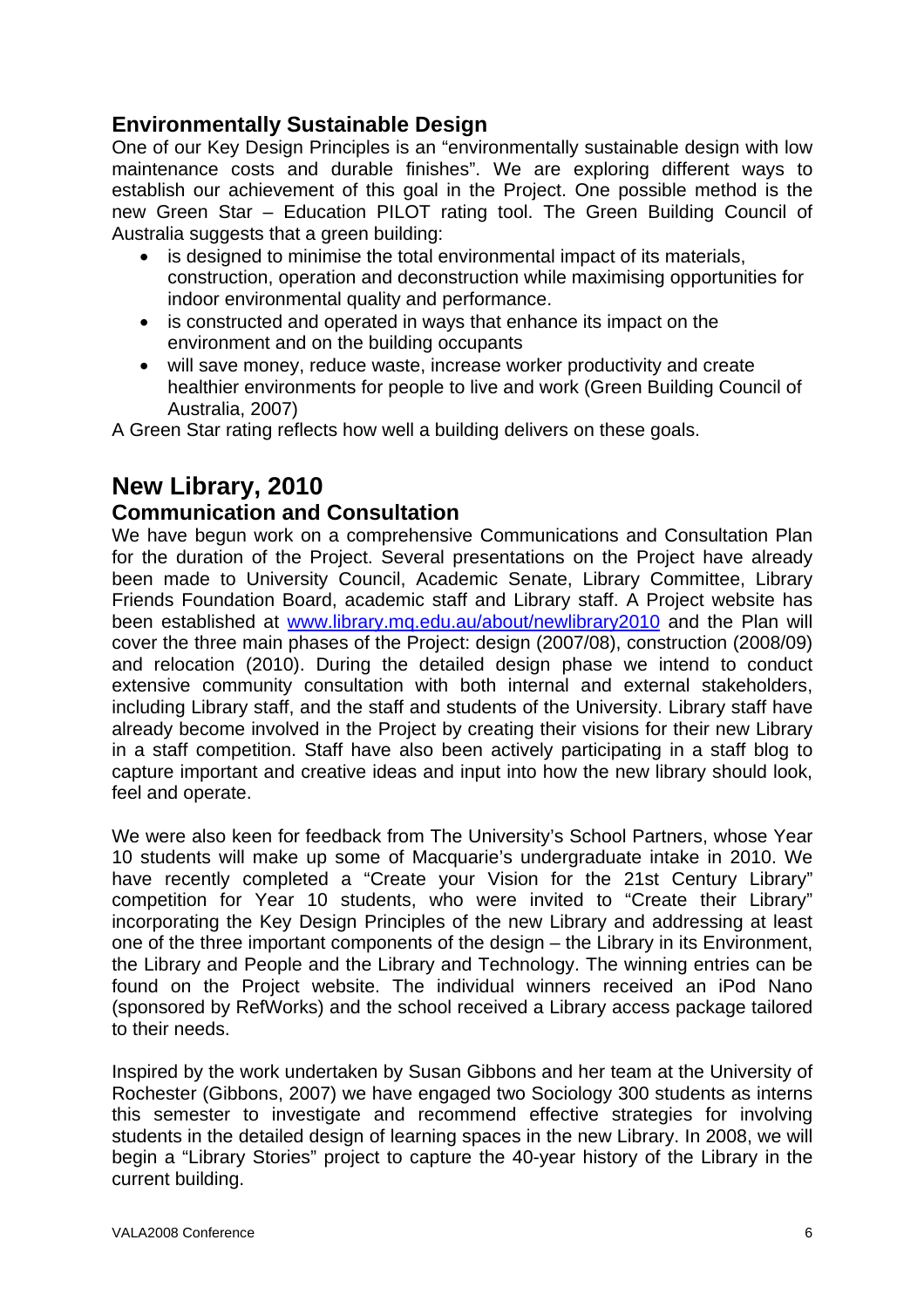## **Operational Planning**

The Library Building Project gives us an excellent opportunity to revisit all aspects of our operating principles and practices. We are establishing a variety of "New Library 2010" working groups and documents to look at issues as diverse as service models (including a "first point of contact" for students), the management of the collection, technology management, the operation of the proposed Library Café, the operation of the loading dock, occupational health and safety and associated risk management requirements.

In June 2007 we received a grant of \$150,000 from the University's 2007 Carrick Institute Learning and Teaching Performance Fund distribution to establish a student-centred learning space on Level 1 of the Library. This will provide a flexible area for students to use technology and to work individually and collaboratively. We can use this space as a "sandpit" to explore with students the possibilities for designs of learning spaces in the new Library. A Steering Committee with student and academic staff representation has been established to guide the development and use of this space

# **Conclusion**

To achieve our vision to be a world leader in the provision of information services to the University community we have embarked on a journey to deliver a new generation library service that is client-centric rather than library-centric. To guide our transformational strategies we have established six guiding principles. We believe the Library needs to be:

- **Agile** able to innovate and be flexible, by creating a focus on service development, staff development and strong project management
- **Resilient** able to renew and sustain itself
- **Informed** making decisions on the basis of reliable data, focusing on the collection of appropriate data, research, feedback, evaluation and review
- **Connected** having close links within its teams and with its community, by focusing on understanding needs and expectations; defining services and service outcomes from a client perspective; good internal & external communication & marketing; representation on key internal & external committees
- **Successful** delivering excellent, quality service by focusing on: refreshing our quality approach, establishing measures of success from a client perspective, conducting ongoing evaluation of projects and services
- **Responsible** being ethical, professional, and accountable for providing resources and services that are value for money.

These principles apply to our Library Building Project in a variety of ways, for example: creation of flexible spaces (*agile*); a forty year life span for the building with low maintenance costs (*resilient*); a design guided by best practice (*informed*); a design guided by client input (*connected*); and a final outcome that is environmentally sustainable (*responsible*). The *success* of the building will need to be measured by its use and by our ongoing evaluation and improvement of our services over time. If all goes to plan, we hope to begin construction in the first quarter of 2008 and commission the new Library early in 2010. Watch this space!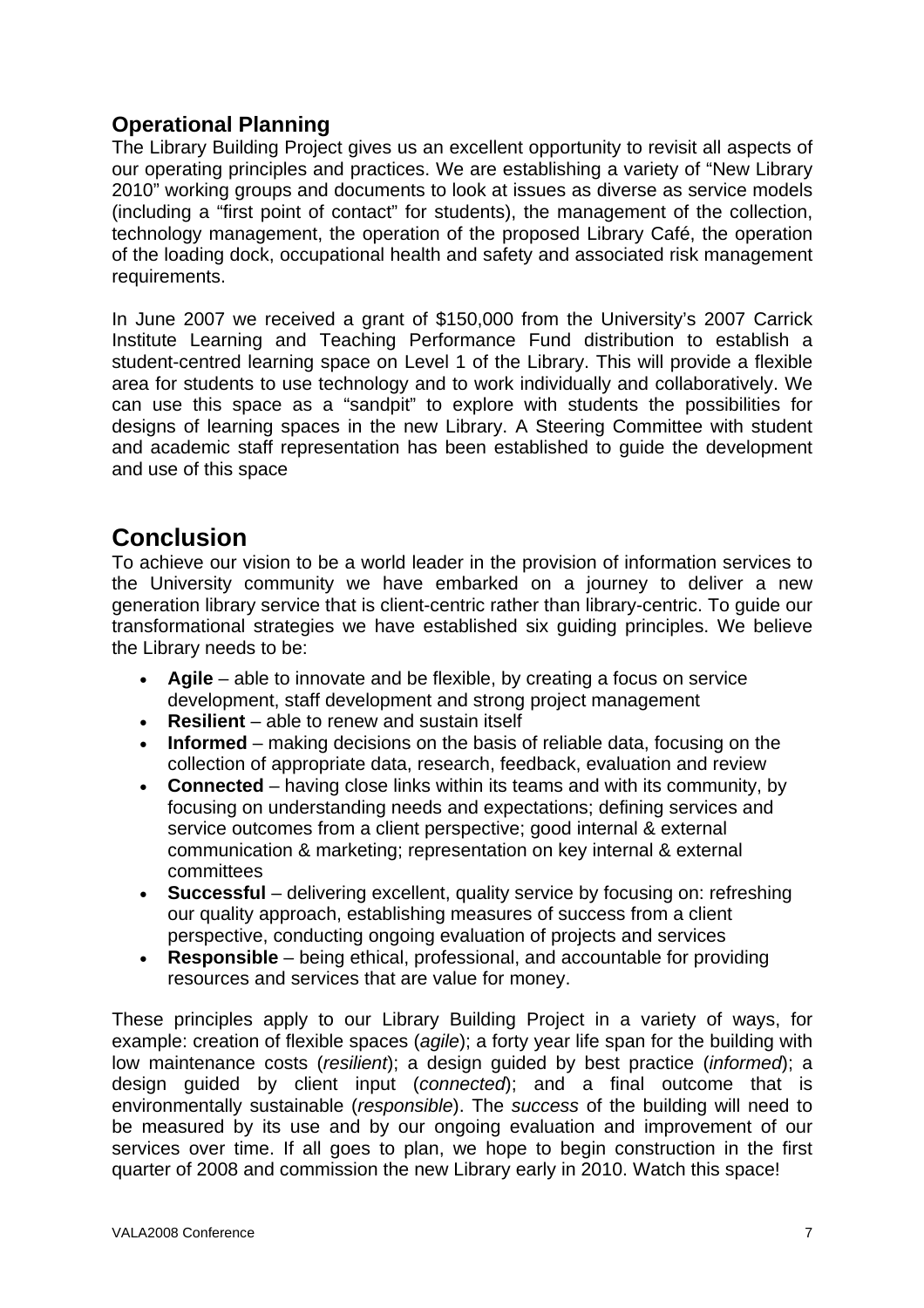# **References**

Brodie, M. and Martinelli, M. (2007) "Creating a new Library for Macquarie University: are we there yet?" Paper presented to *The Academic Librarian: Dinosaur or Phoenix: die or fly in library change management Conference*, Chinese University of Hong Kong, 11-12 April 2007.

Available:

http://www.lib.cuhk.edu.hk/conference/aldp2007/programme/aldp2007\_full\_paper/M axineBrodie.pdf

and also published in *Library Management*, Issue 8/9, 2007, 557-568

Gibbons, S. (2007) "Redefining the Roles of Information Professionals in Higher Education to Engage the Net Generation**"** Available: http://www.caudit.edu.au/educauseaustralasia07/authors\_papers/Gibbons2.pdf

Green Building Council of Australia (2007) "What is a green building?" Available http://www.gbcaus.org/gbc.asp?sectionid=14&docid=28#a

Macquarie University (2007) Architects appointed for new \$70m campus library project. Available: http://www.pr.mq.edu.au/events/archive.asp?ItemID=2982

Macquarie University Library (2006), Macquarie University Library Strategic Plan 2007–09

Available: http://www.library.mq.edu.au/about/libpubs/LibraryPlan200709.pdf

Oblinger, D.G. (2003), "Boomers Gen-Xers and Millennials – understanding the new students", *EDUCAUSE Review,* July/August, pp. 37-47. Available: http://www.educause.edu/ir/library/pdf/erm0342.pdf

Schwartz, S. (2006), Macquarie@50. Available: http://www.vc.mq.edu.au/report-to-council/macquarie-at-50.pdf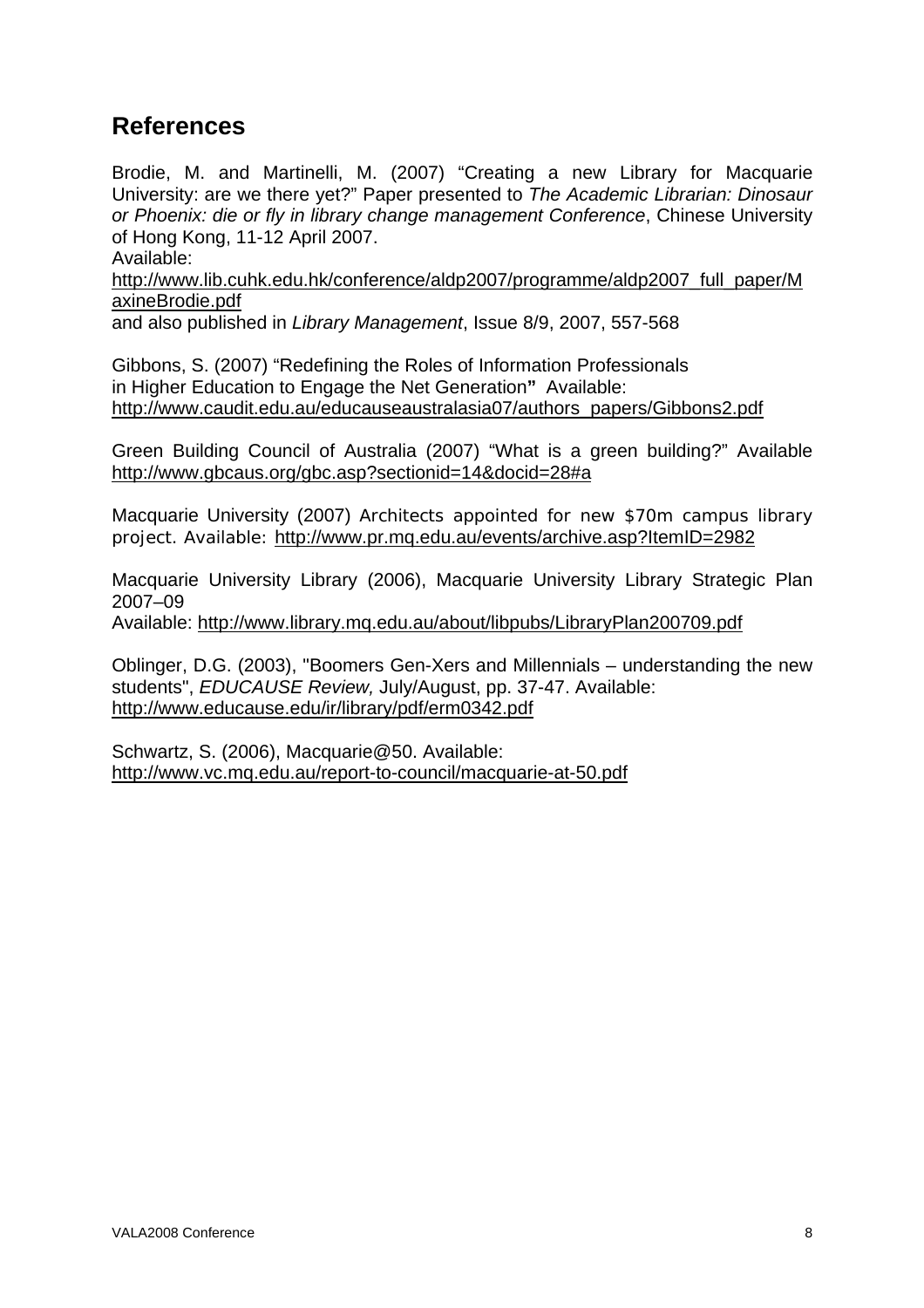## **Appendix 1 Key Design Principles**

 *"Forget everything you think you know about academic libraries …"*

### **1. High profile building symbolising a "new beginning" at Macquarie**

The key design concepts for the building comprise:

- light and connection
- **strong sense of place**

The building design must embody these concepts while providing for the following:

- briefed accommodation
- constraints of the project budget
- **strong relationship to the rest of the campus**
- the principles defined by the Campus Development Plan 2004

#### **2. Primary focus on client space - learner-centred design**

 *"Where knowledge counts, people count more than ever" (John Seely Brown).* 

Client "learning" spaces will form the central focus of the new library:

- 3,000 flexible, configurable study spaces based on new approaches to *learning space design* for new generations of students, including *students with special needs*, *researchers and postgraduate students;* attention to acoustic issues associated with individual v. interaction spaces
- *24/7 operation* –achieved with different building zones and minimisation of separate service points; minimal built in furniture
- wireless network and power *everywhere* for access to digital learning and information environments
- **access to food and beverage services**
- single, flexible staff area for 150 people (125 FTE)

The following source documents on learning space design and key design questions have been identified by the University as most relevant to their design objectives for the new library building.

(i) Bennett, S. (2006) 'The choice for learning' *Journal of Academic Librarianship* 32(1), pp. 3-13. Available at:

http://www.libraryspaceplanning.com/assets/resource/Choice\_for\_Learning.pdf.

- (ii) Bennett, S. (2007) 'First questions for designing higher education learning spaces' *Journal of Academic Librarianship* (33)1, pp. 14-26.
- (iii) Brown, J. S. (2001) "Learning in the digital age" Papers from the Forum for the Future of Higher Education. Available at: http://www.educause.edu/ir/library/pdf/ffp0203s.pdf.
- (iv) Brown, M. & Long, P. (2006) "Trends in learning space design" in Oblinger, D. *Learning Spaces*, Ch. 9. Available at www.educause.edu/ir/library/pdf/PUB7102i.pdf.
- (v) Council on Library and Information Resources (2005) *Library as place: rethinking roles, rethinking space*. Washington. Available at: http://www.clir.org/pubs/reports/pub129/pub129.pdf.
- (vi) Foote, S.M. (2004) Changes in library design: an architect's perspective *portal: Libraries and the academy* 4(1), pp. 41-59.